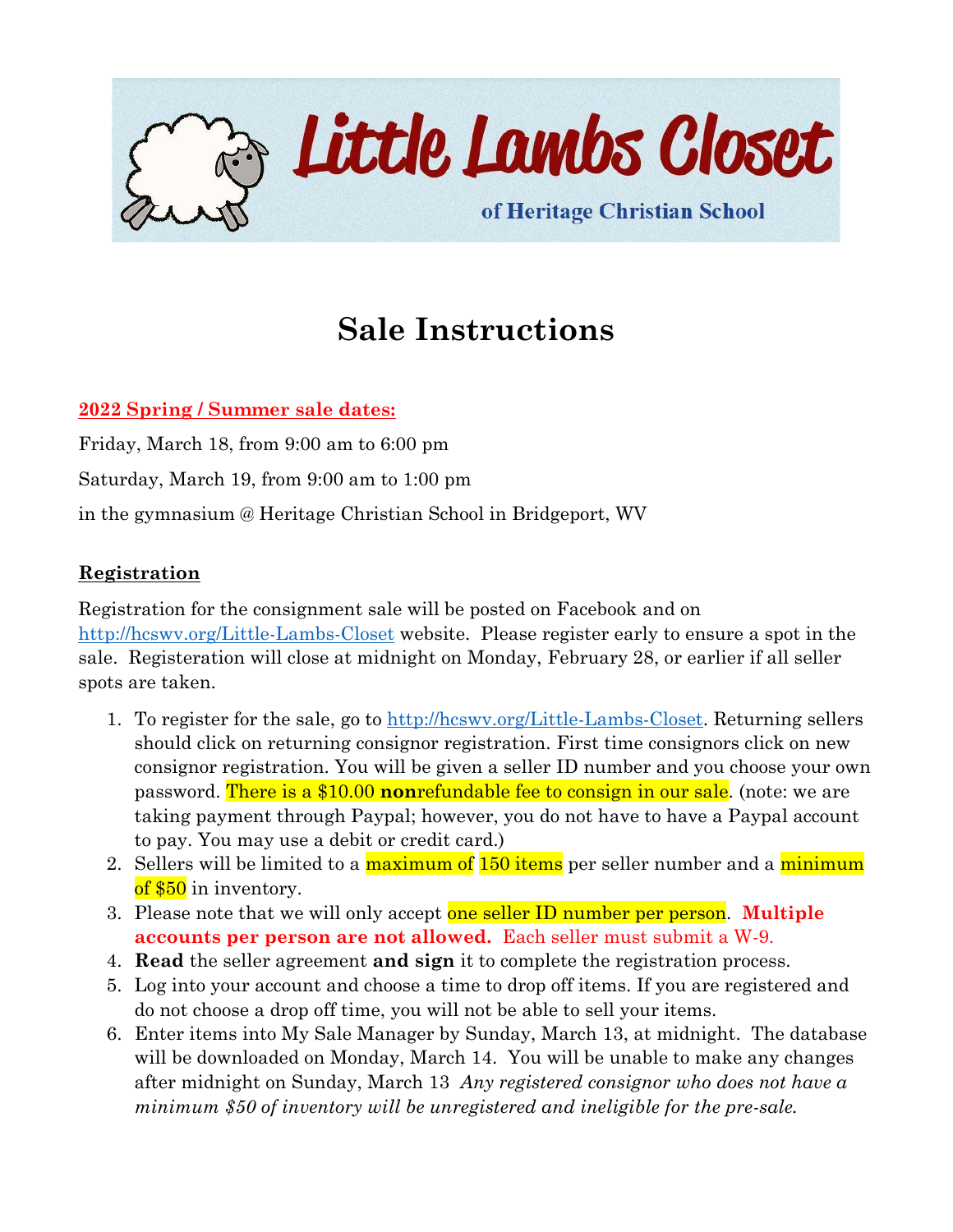### **Items to sell**

- We accept items manufactured for babies, children, juniors, "student", and maternity clothing.

- We accept children's sleepers, shirts, pants, skirts, dresses, pajamas, leggings, rain jackets, spring jackets, swimwear, and infant onesies. All clothing must be in **excellent condition**.

- We accept accessories such as hats, socks, tights, boy's neck ties, sunglasses, purses, shoes, sandals, and diaper bags.

- We accept maternity shirts, pants, skirts, dresses, leggings, jackets, and light-weight cardigans.

- Baby bedding and baby/children's room décor will be accepted.

- The following bathroom items will be accepted: infant tubs, diaper genies, potty chairs, and towels.

- The following large baby items will be accepted: strollers, pack n plays, swings, bouncy seats, exersaucers, bumbo seats, high chairs, toddler beds, bassinets, bed rails, baby carriers, and changing tables. **Cribs will only be approved if the side rail is a nondrop side**.

- We accept car seats that have an **expiration date** that is at least one year in the future. Most car seats have a manufacturer sticker located on the bottom of the seat. This sticker should have the expiration date of the car seat. Be prepared to provide documentation to show when the carseat expires.

- The following safety items will be accepted: safety latches, baby monitors, car seats, and baby gates.

- We will accept toys. Toys must have batteries if required by the toy and include all pieces. Toys must be clean and working properly. **We will only accept puzzles and games that have 10 pieces or less or are unopened.** 

- REMEMBER: Customers are more likely to purchase your item if it is in excellent condition. Check that clothing and all items are clean. Items/ clothing should not have pet hair or fuzzballs (pilling) and should not have an odor. If there are multiples of the same item, people will buy the cleanest one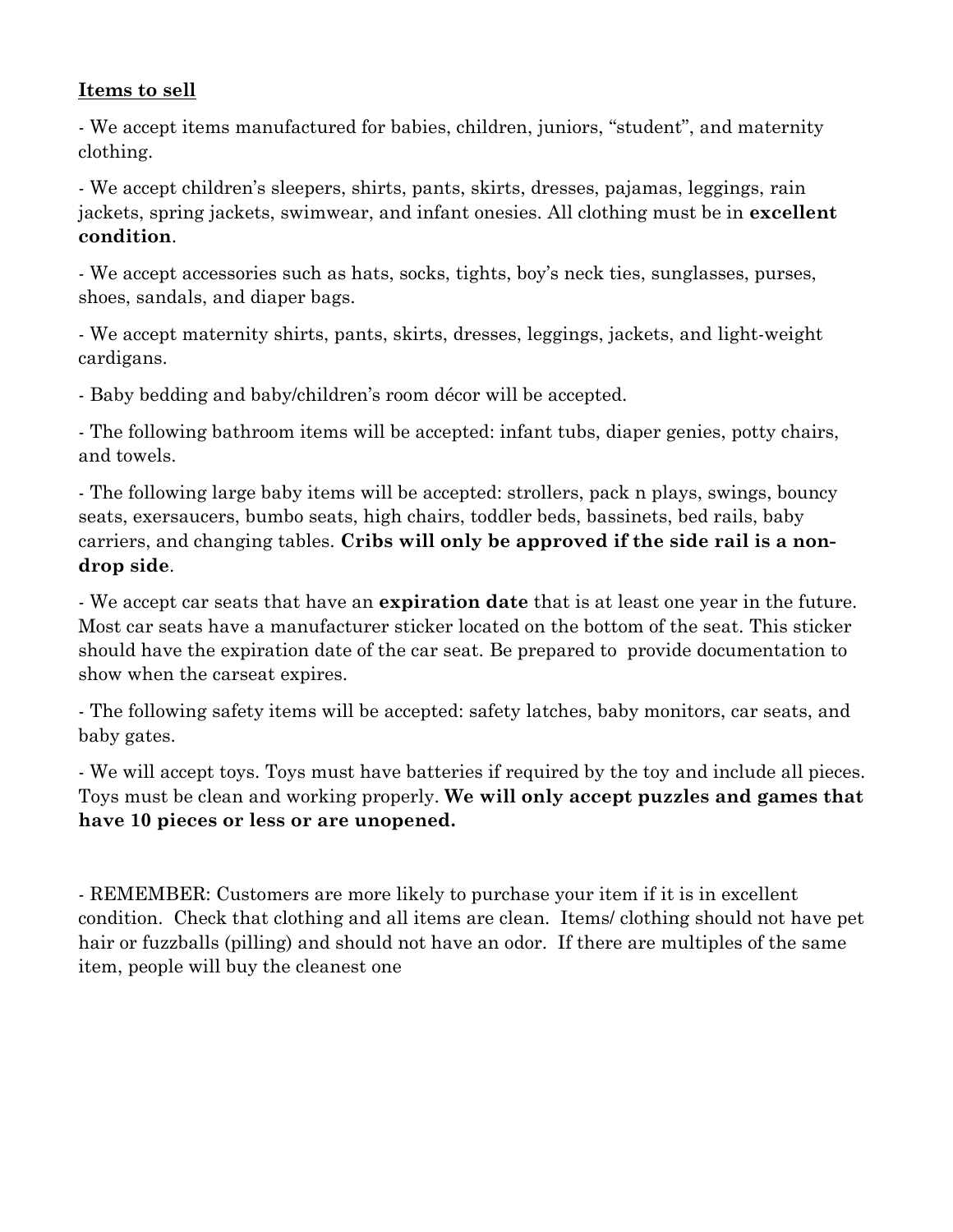## **Items NOT to sell**

- Any opened or used baby toiletries, diaper packs, underwear, training pants, nursing bras, pacifiers, bottle nipples, breast-pumps, or sippy cups will **not** be accepted. *We will only accept the above referenced items if the item is unopened in the original packaging.*

- Adult clothing will **not** be accepted.
- Baby formula or other food items will **not** be accepted.

- Expired car seats will **not** be accepted. Please check the manufacture date on the car seat before you consign it. The expiration date is labeled on the bottom or side of the seat.

- Do not sell items with missing buttons or broken snaps or zippers.
- Do not sell items with holes or stains.
- Do not sell board games unless in original unopened packaging.

- Do not bring out-of-season items. During the spring/summer sale, we will only accept spring and summer items (no fall or winter items).

### **Preparing clothing and accessory items**

- Check over each item for stains or holes. We do not accept items with stains or holes or missing buttons or broken zippers.

- Place the item on a hanger and fasten all zippers, buttons, or snaps. Hangers will look like a question mark when hung correctly. Check that all items are hung properly.

- Please read the following examples:

- ✓ If necessary, s**ecure shirts** by placing duct tape on both sides on the top of the hanger. Hang the shirt on the hanger and pin the shirt through the duct tape on both sides.
- $\checkmark$  **Secure pants** by using duct tape at the top of the hanger and pinning the pants trough the duct tape.
- $\checkmark$  Outfits will need to be pinned together by pining the pants directly to the hanger. If you pin the pants to the shirt, it will create a hole in your item. **Do not** place the pants under the outfit because the buyer will need to observe item.
- $\checkmark$  You may hang the shirt on one hanger and the pants on another hanger and fasten the hangers with a **zip tie.**

- Make sure all items are secure and tagged properly. If an item gets separated from its tag, we cannot sell the item.

- Smaller items such as accessories and shoes may be placed in **sealed bags** to sell. Use a permanent marker to label the bag with your seller ID and item number. Items being sold together must be the same size.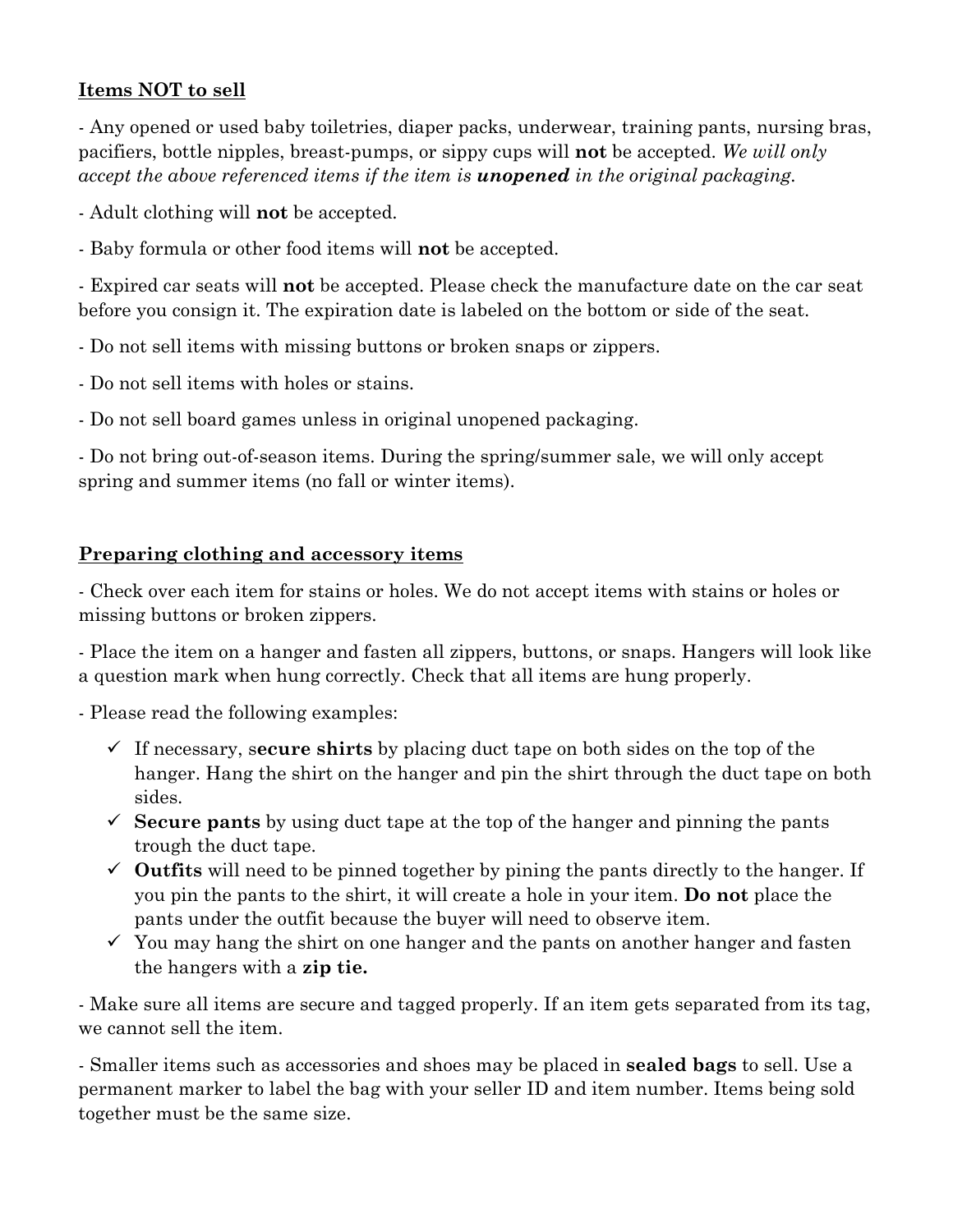## **Preparing large items**

- Check that items have not been **recalled**. Use the following website to find information on recalled items:<https://www.cpsc.gov/> . You could also Google the item by entering the brand name, item, and manufacture information located on the item.

- **All parts** must be included and **batteries must be installed** in the item. All large items must be assembled at the sale. Small parts or accessories for the large item can be placed in a sealed bag labeled with the seller information. Attach the bag to the large item by using a zip tie.

## - **Items must be clean and must work properly. Thoroughly clean the item before consigning it.**

## **Entering Items Into My Sale Manager**

- Go to<http://hcswv.org/Little-Lambs-Closet> and click on "Item Entry and Tag Printing" and next "Work with Active Inventory". NEW – mobile and voice entry !

- Choose a category that best fits your item. If you cannot find an accurate category, we might not be accepting that type of item. Feel free to send an email to [littlelambscloset@hcswv.org](mailto:littlelambscloset@hcswv.org) if you have questions. Sometimes we take suggestions and create a new category.

- Enter the size. Choose 'Leave Blank' for non-sized items like high chairs or hair accessories. **Only maternity clothing can be sized small, medium, or large.** Children's clothing must have a number for the size. For example: If a boy's shirt is labeled medium, check the tag to identify if a medium shirt is size 6-8, size 8, or size 8-10.

- When writing the description, be very specific. Do not write pink shirt. Example- Old Navy pink shirt with a cat and dog. This is for your benefit and our benefit as well. If your tag gets separated from your item, the accurate description will help us identify the item.

- Price your item accordingly and be realistic. If you paid full price for girl's jeans (\$16.00) and see that the jeans eventually sold at the store for \$8.00, then a price of \$6.00 would be too much.

- The quantity category will be label 1 unless you are selling multiples of the exact same item. This section doesn't indicate the pieces to an outfit.

- Check the **discounted box** for unsold items to be marked 50% on Saturday.

- Check the **donate box** for unsold items to be donated at the end of the sale. All items marked donate will automatically be marked discount for Saturday.

- Click **Submit item** to save the item and repeat the process to enter the next item.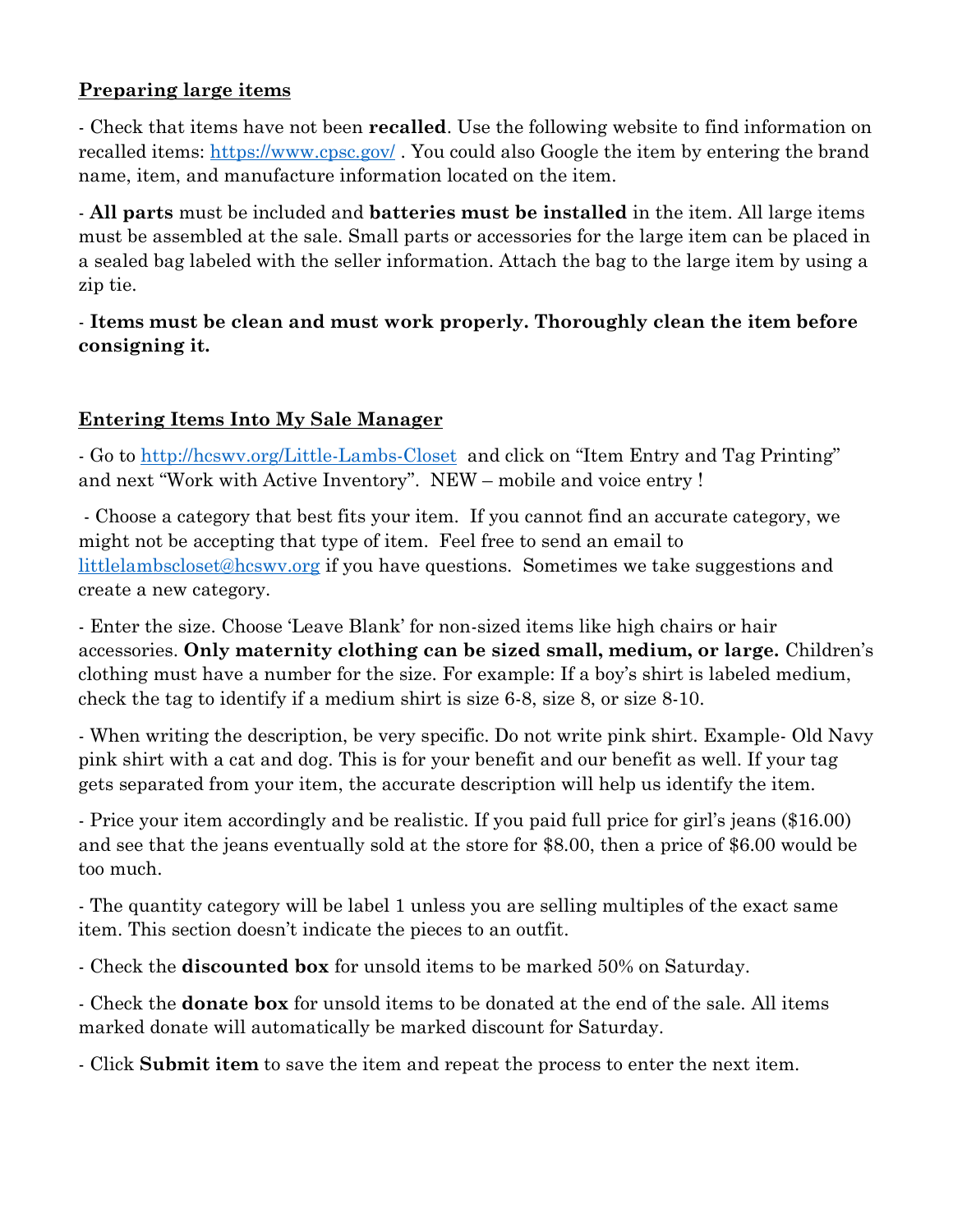## **Printing Tags**

- Login to your account to print all tags or some tags.

- 1. If you need **to print all tags**, click on the **Print All Tags button**.
- 2. If you only need **to print some of the tags**, click on the **Print Selected Tags button**. From there, you can click the Print All Unprinted Tags button.
- 3. If you only need to reprint a few tags you can select those tags and then click the **Print Selected Tags** button.

- **Printing your tags on card stock is recommended**. The thick paper makes the tags less likely to come loose as people look through items on the full clothing racks.

- DO NOT adjust the printer settings on your printer to fit more tags on a page or make them smaller. Tags will print 6 per page. Also, **print in "regular quality"** and not in "best" or "high quality" mode as the higher quality can distort the bar codes **and can cause the bar codes to not scan at checkout**.

-Please check Facebook for pictures to help. Visit our main page and then ask to join our private Facebook group. [https://www.facebook.com/Little-Lambs-Closet-of-HCS-](https://www.facebook.com/Little-Lambs-Closet-of-HCS-187192565449439/)[187192565449439/](https://www.facebook.com/Little-Lambs-Closet-of-HCS-187192565449439/)

\*\*\*If you notice a tag is incorrect or you decide you want to change something on the tag after it has already been printed, DO NOT attempt to alter the tag. **You MUST print a new tag.\*\*\***

## **Attaching Tags to Items**

- Clothing

- 1. Tags need to be attached with **safety pins**. NO straight pins are allowed.
- 2. Attach the tags with safety pins horizontally, not vertically.
- 3. Place tags on the left shoulder (right side if looking at the front of the item). If you have an item made of delicate material and pinning a tag to the material will make holes in the item, you may pin your paper tag to the item's sizing tag.

- Shoes

- 1. Use clear packaging tape to tape a tag to the outside of the sealed bag. No duct tape.
- 2. Write the seller number on the bag in case the tag is removed.
- Accessories
	- 1. Place item in bag and attach the tag to the front of the bag with packing tape in the same manner as you would for shoes.
	- 2. Any items not in bags (such as a hat, diaper bag or baby carrier) you can carefully pin the tag to the item.
	- 3. For plastic items (like a bottle sterilizer) locate a flat spot where the tag is very visible and attach the tag with clear packaging tape.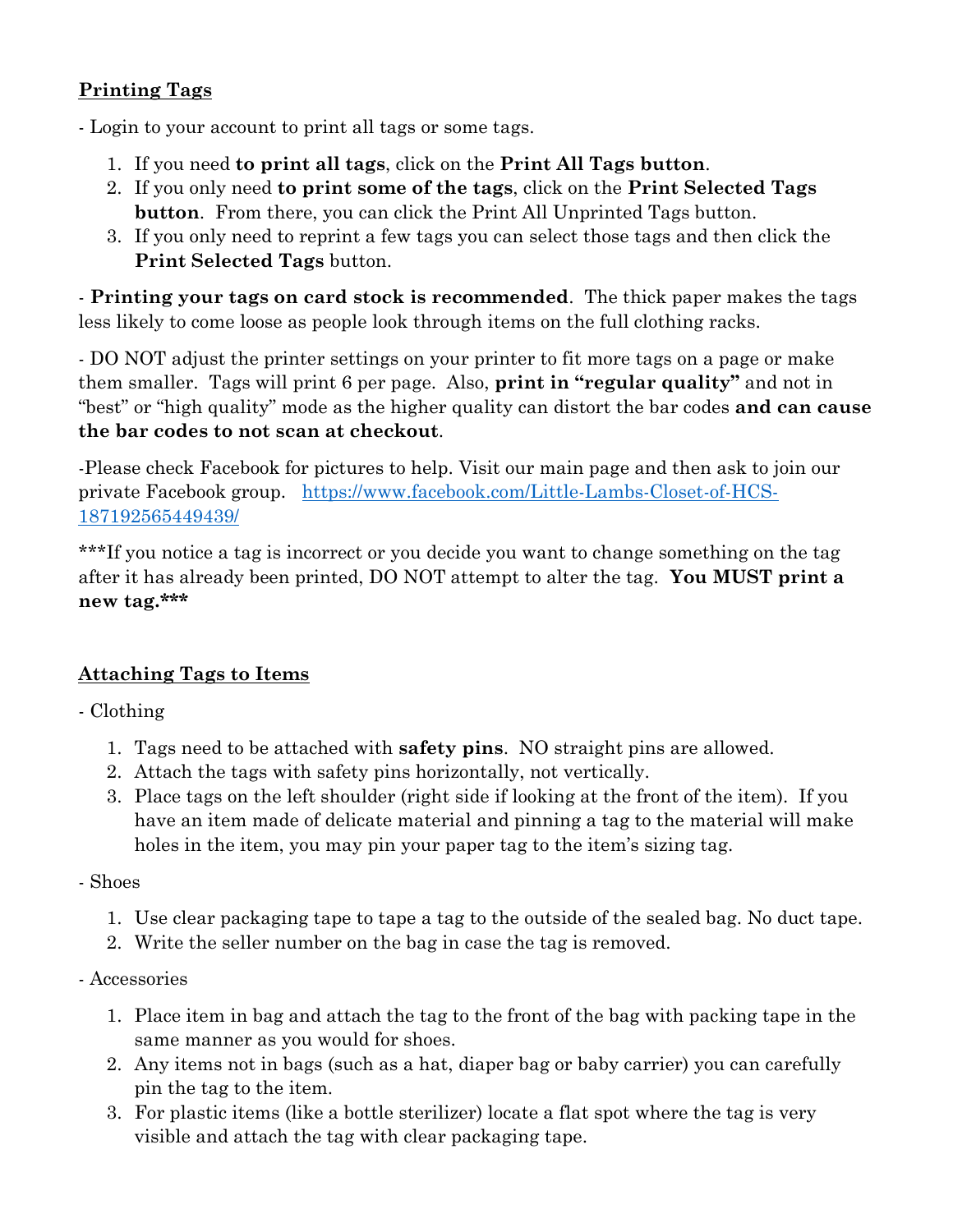#### - Large Items

1. Place the tag where the shopper will easily locate the tag. Attach the tag using clear packing tape.

#### **Dropping off your items**

-Your scheduled drop-off time is the time you are to be IN the building with all your items ready to be checked-in for the sale. When you arrive, please stop at the check-in table and you will receive additional instructions. If you come at a time other than your scheduled drop-off time, we will not be able to receive your items until all consignors in the designated drop-off time have been registered and received.

-**You need to be present for the entire process** in case we have any questions about your items.

#### **Seller/ Volunteer Early Shopping**

-If you participate in the sale by either selling and/or volunteering, you can shop on Thursday evening, March 25. Anyone can volunteer. You do not need to be a seller to volunteer.

**-**Each shift is three hours long. Please check our website [http://hcswv.org/Little-Lambs-](http://hcswv.org/Little-Lambs-Closet)[Closet](http://hcswv.org/Little-Lambs-Closet) for available times by clicking on the Worker Registration link under the Volunteers section.

#### **Early Shopping Schedule**

| $4:30 \text{pm} - 7:30 \text{pm}$ | Volunteer for 3 three-hour shifts                                    |
|-----------------------------------|----------------------------------------------------------------------|
| $5:30 \text{pm} - 7:30 \text{pm}$ | Sell AND Volunteer 1 shift OR just volunteer for 2 three-hour shifts |
| $6:30 \text{pm} - 7:30 \text{pm}$ | Sell OR volunteer for only 1 three-hour shift.                       |

*You CANNOT bring your friend, mother, husband, etc, to early shop. If you want someone to shop with you for any reason they MUST participate in volunteering the same amount of time as you. For example: you volunteer for three shifts, so you can shop at 4:30 pm. If your friend is just selling, he/she cannot shop until 6:30pm. If the two of you want to be able to shop together, your friend would have to volunteer for three shifts.*

#### **Volunteer Responsibilities**

Tuesday, Wednesday, & Thursday- Check items for holes or stains and that all items are clean and/or working properly. Place items in designated areas for the sale.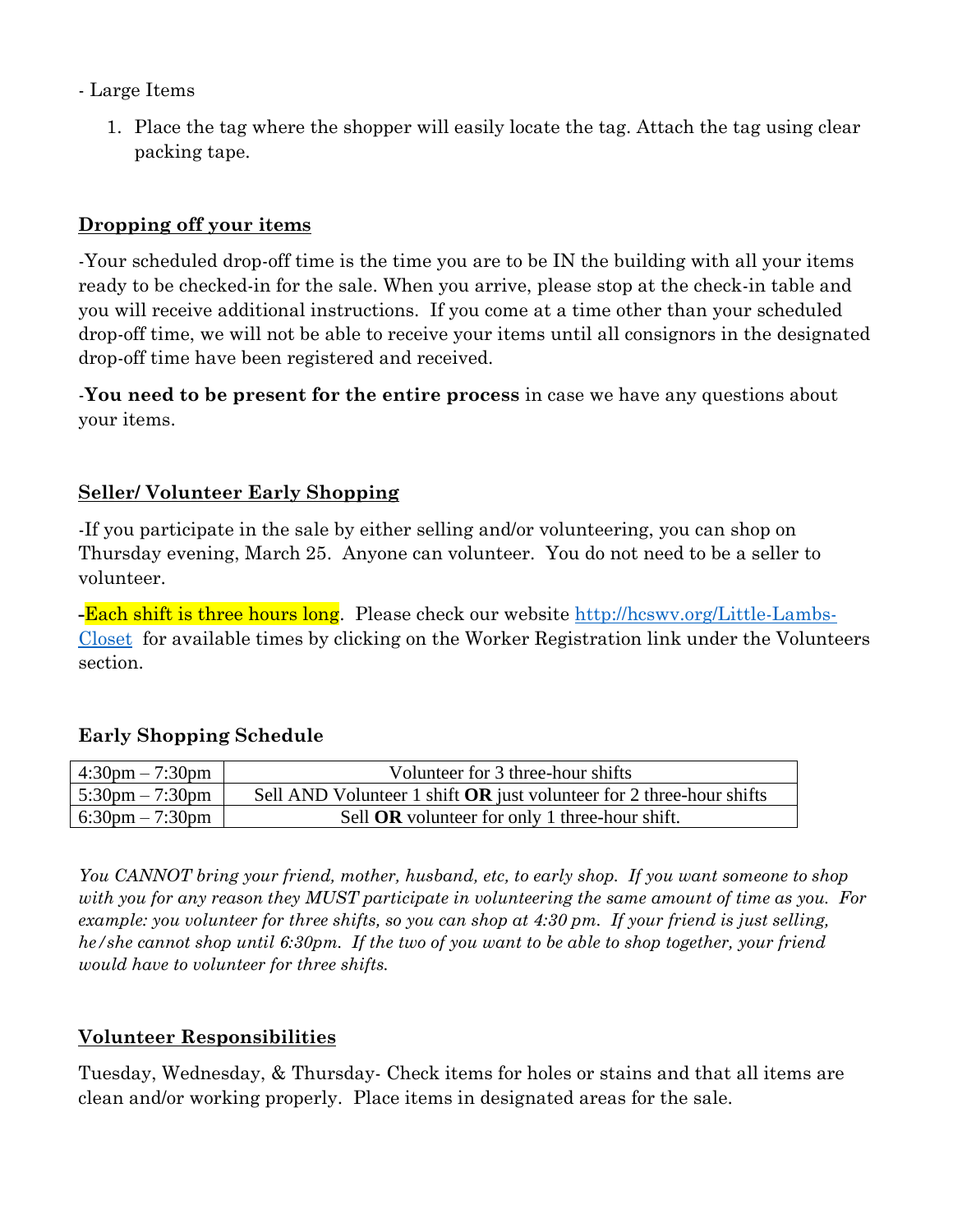Friday or Saturday Morning – Bag items at checkout, help pickup items on the floor and keep items organized. Help customers in the "big items" area and find items they are looking to purchase. Help with line control. Saturday morning will involve condensing the racks as the merchandise is reduced.

Saturday afternoon – Help sort unsold items for the seller to pick up later that day. Tear down and put away racks. Organize supplies for the next sale.

\* If you volunteer for a shift, we expect you to be present for the full three hours. Please arrive 5 minutes before your scheduled shift for a brief meeting to discuss volunteer responsibilities and discuss any questions you may have. You are required to sign-in when you arrive and sign out before leaving.

## **Picking up unsold items**

- If you do not donate all your unsold items, you will need to pick them up on Saturday, March 27, between  $4 \& 5 \text{ pm}$ . Do NOT come earlier than 4:00 pm. Sellers coming in early will only delay the process. Thank you in advance for being diligent and arriving on time.

- If you cannot pick up your items, you must plan for someone to pick up the items for you. We cannot hold any items for pick up at a different time. **All items not picked up by 5:00 on Saturday, March 19, will be donated to area charities.**

- Please check the lost and found area for items that lost a tag or outfits that may have been separated. Sellers will not be compensated for any lost or stolen items. We will be diligent to watch your items very carefully during the sale.

- Please bring totes, boxes, or bags to collect any unsold items. These items will not be provided.

## **Checks**

- Checks will be mailed to the address on file by Friday, April 1, 2022.

## **Thank you for being a part of this wonderful ministry!**

A portion of the proceeds supports area ministries.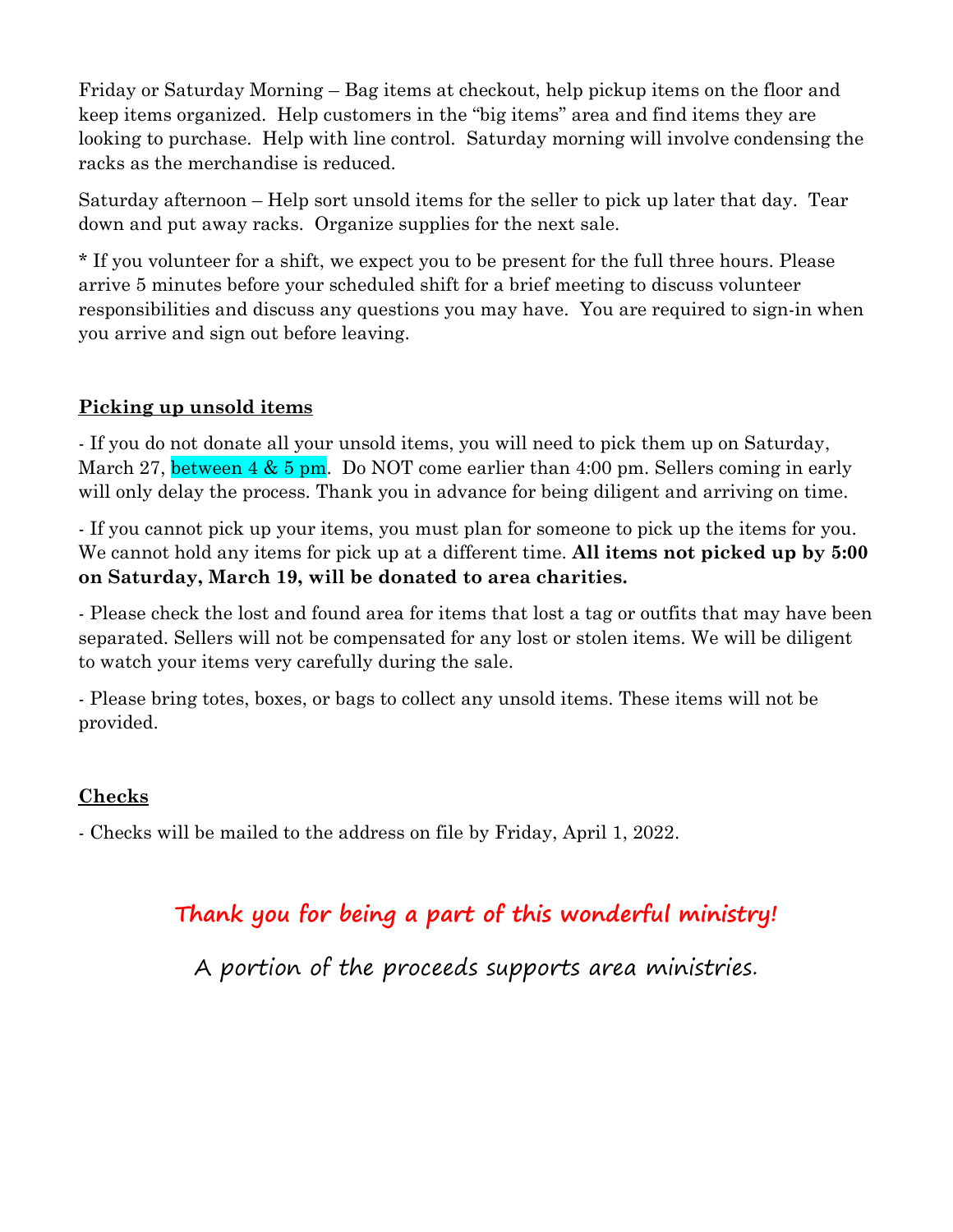| Form                                                                                                                                                                                                              | (Rw. October 2018)<br>Depatment of the Treasury<br>Internal Revenue Service                                                                                                                                                                                                                                                        | Request for Taxpayer<br><b>Identification Number and Certification</b><br>► Go to www.irs.gov/FormW9 for instructions and the latest information. |                                          |                                                                                                       | Give Form to the<br>requester. Do not<br>send to the IRS. |  |  |  |
|-------------------------------------------------------------------------------------------------------------------------------------------------------------------------------------------------------------------|------------------------------------------------------------------------------------------------------------------------------------------------------------------------------------------------------------------------------------------------------------------------------------------------------------------------------------|---------------------------------------------------------------------------------------------------------------------------------------------------|------------------------------------------|-------------------------------------------------------------------------------------------------------|-----------------------------------------------------------|--|--|--|
|                                                                                                                                                                                                                   |                                                                                                                                                                                                                                                                                                                                    | 1 Name fas shown on your income tax return) Name is required on this line; do not leave this line blank.                                          |                                          |                                                                                                       |                                                           |  |  |  |
|                                                                                                                                                                                                                   |                                                                                                                                                                                                                                                                                                                                    |                                                                                                                                                   |                                          |                                                                                                       |                                                           |  |  |  |
|                                                                                                                                                                                                                   | 2 Eusiness nane/disregarded entity name, if different from above                                                                                                                                                                                                                                                                   |                                                                                                                                                   |                                          |                                                                                                       |                                                           |  |  |  |
|                                                                                                                                                                                                                   |                                                                                                                                                                                                                                                                                                                                    |                                                                                                                                                   |                                          |                                                                                                       |                                                           |  |  |  |
| ø<br>ega vo<br>Print or type.<br>clistructions                                                                                                                                                                    | 3 Check appropriate box for federal tax classification of the person whose name is entered on line 1. Check only one of the<br>following seven boxes.<br>C Corporation<br>SCorporation<br>Patrership<br>TrustAstate<br>Individual/sole propriator or                                                                               |                                                                                                                                                   |                                          | 4 Exemptions (codes apply only to )<br>cetan entities not individuals see<br>instructions on page 3): |                                                           |  |  |  |
|                                                                                                                                                                                                                   | single-member LLC                                                                                                                                                                                                                                                                                                                  |                                                                                                                                                   |                                          |                                                                                                       | Exempt payee code (if any) i                              |  |  |  |
|                                                                                                                                                                                                                   | Limited liability company. Enter the tax classification (C=C corporation, S=S corporation, P=Partnership) P=                                                                                                                                                                                                                       |                                                                                                                                                   |                                          |                                                                                                       |                                                           |  |  |  |
|                                                                                                                                                                                                                   | Note: Checkthe appropriate box in the line above for the tax dassification of the single-member owner. Do not check                                                                                                                                                                                                                |                                                                                                                                                   |                                          | Exemption from FATCA reporting                                                                        |                                                           |  |  |  |
|                                                                                                                                                                                                                   | LLC ifthe LLC is dessifed as a single-member LLC that is disregarded from the owner unless the owner of the LLC is                                                                                                                                                                                                                 |                                                                                                                                                   |                                          | code (ifanv)                                                                                          |                                                           |  |  |  |
|                                                                                                                                                                                                                   | another LLC that is not disregarded from the owner for U.S. federal tax purposes. Otherwise, a single-member LLC that<br>is disregarded from the owner should check the appropriate box for the tax classification of its owner.                                                                                                   |                                                                                                                                                   |                                          |                                                                                                       |                                                           |  |  |  |
| Specific                                                                                                                                                                                                          | Other (see instructions))-                                                                                                                                                                                                                                                                                                         |                                                                                                                                                   |                                          |                                                                                                       | (Applier to smooth maintained outside the OA).            |  |  |  |
|                                                                                                                                                                                                                   | 5 Address (number, street, and apt. or suite no.) See instructions.                                                                                                                                                                                                                                                                |                                                                                                                                                   | Request a "s name and address (optional) |                                                                                                       |                                                           |  |  |  |
| 8                                                                                                                                                                                                                 |                                                                                                                                                                                                                                                                                                                                    |                                                                                                                                                   |                                          |                                                                                                       |                                                           |  |  |  |
|                                                                                                                                                                                                                   | 6 City, state, and ZIP code                                                                                                                                                                                                                                                                                                        |                                                                                                                                                   |                                          |                                                                                                       |                                                           |  |  |  |
|                                                                                                                                                                                                                   |                                                                                                                                                                                                                                                                                                                                    |                                                                                                                                                   |                                          |                                                                                                       |                                                           |  |  |  |
|                                                                                                                                                                                                                   |                                                                                                                                                                                                                                                                                                                                    | 7 List account number(s) here (optional)                                                                                                          |                                          |                                                                                                       |                                                           |  |  |  |
|                                                                                                                                                                                                                   |                                                                                                                                                                                                                                                                                                                                    |                                                                                                                                                   |                                          |                                                                                                       |                                                           |  |  |  |
| Part I                                                                                                                                                                                                            |                                                                                                                                                                                                                                                                                                                                    | Taxpayer Identification Number (TIN)                                                                                                              |                                          |                                                                                                       |                                                           |  |  |  |
|                                                                                                                                                                                                                   |                                                                                                                                                                                                                                                                                                                                    | Enter your TIN in the appropriate box. The TIN provided must match the name given online 1 to avoid.                                              | Social security number                   |                                                                                                       |                                                           |  |  |  |
|                                                                                                                                                                                                                   | backup withholding. For individuals, this is generally your social security number (SSN). However, tor a<br>resident allen, scie proprietor, or disregarded en ity, see the instructions for Part I, later. For other<br>entties, it is your employer identification number (EIN). If you do not have a number, see How to get all |                                                                                                                                                   |                                          |                                                                                                       |                                                           |  |  |  |
| 77N, later.                                                                                                                                                                                                       |                                                                                                                                                                                                                                                                                                                                    |                                                                                                                                                   |                                          |                                                                                                       |                                                           |  |  |  |
| Employer identification number<br>Note: If the account is in more than one name, see the instructions for line 1. Also see What Name and<br>Number To Give the Requester for quidelines an whose number to enter. |                                                                                                                                                                                                                                                                                                                                    |                                                                                                                                                   |                                          |                                                                                                       |                                                           |  |  |  |

| Part III | Certification |  |
|----------|---------------|--|
|          |               |  |

Under penalties of parjury, I certify that

- 1. The number shown on this torm is my correct taxpayer identification number (or liam waiting for a number to be issued to me); and
- 2. I'm not subject to backup witholding because (a) lamexempt from backup witholding, or (b) lhave not been notified by the internal Revenue<br>Service (IRS) that lam subject to backup witholding as a result of a falure to re no longer subject to backup with dding; and

3. I am a U.S. citizen or other U.S. person (defined below); and

4. The FATCA code(s) entered on this form (if any) indicating that I am exempt from FATCA reporting is correct.

Certification instructions. You must cross out item 2 above if you have been notified by the RS traityou are currently subject to backup witholding because<br>you have failed to report all interestand dividends on your tax re

| Sign<br>Here | Signature of<br>U.S. person ⊫ |         |  |
|--------------|-------------------------------|---------|--|
|              |                               | Date in |  |